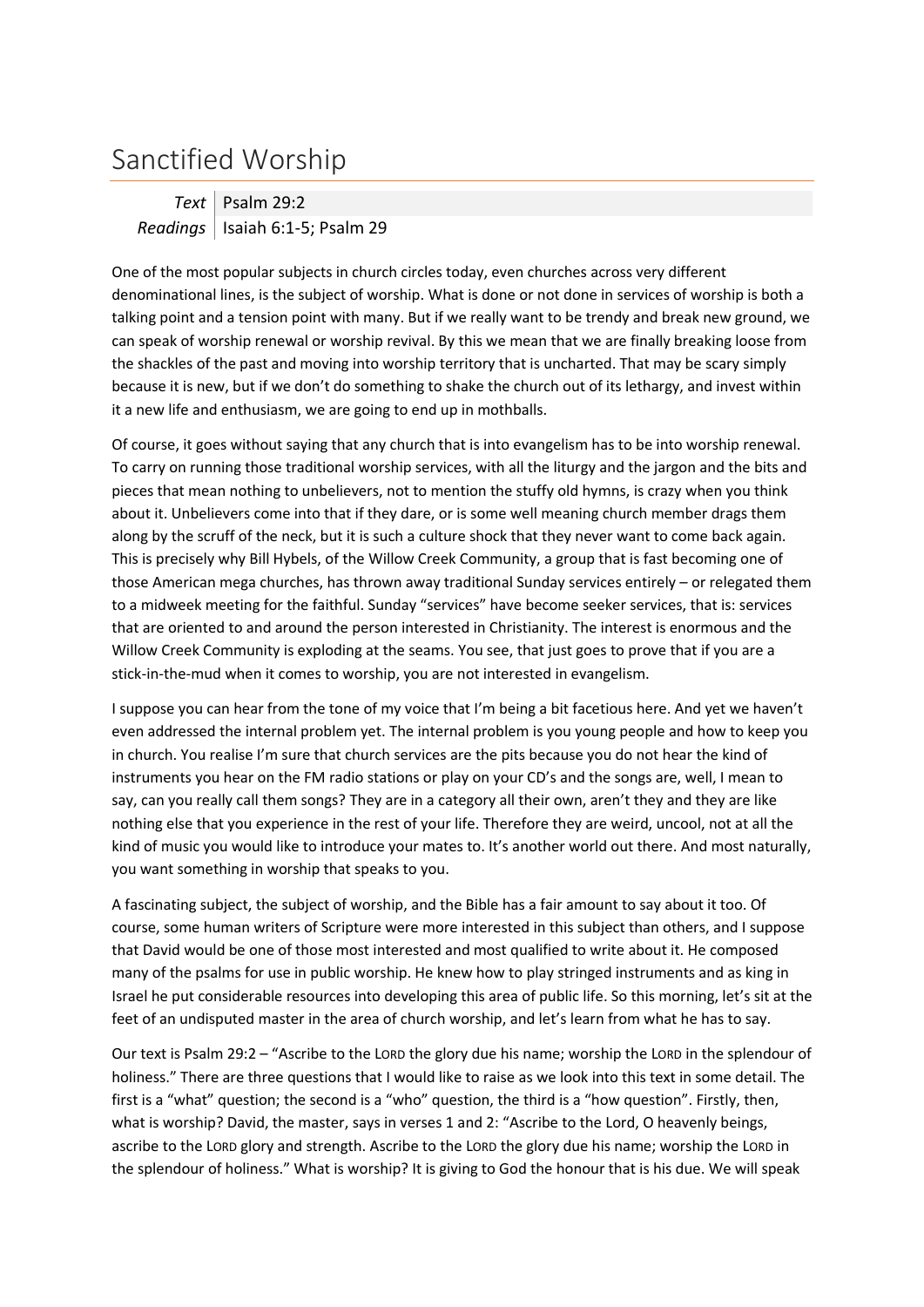about the glory and strength of God in a few moments. At this point I simply want to observe that worship is all about the devotion and praise we give to God. It is giving to God his due, his worth. Think of it as "worthship" if it helps you remember this. What is God worth? Is he worth praising? Is he worth singing to and praying to? Is he worth listening to? As far as David was concerned, the answers go without saying. It was because he knew so much about God that he burst forth in this psalm with an open challenge and invitation to give to God in worship what he deserved.

A number of implications follow from this. Our worship has to be God-centred. We come to make God the centre of our attention. We do not come to catch up with our friends socially or to be entertained by a performance. We come to praise and express love towards, in a very personal way, the God who has loved us and saved us. It is this that makes the activity of worship different from anything else we do, unless we are into praising and honouring and bowing down to other people or things in our lives. If we do not understand that God is a person who wants to receive our praise, in fact, deserves to receive our praise, we haven't grasped even the first principles of this subject. We do not worship because the elders tell us to or because it is the expected thing. We worship because we love God and we want to make him the centre of our attention on the day that he has set aside. We want to give something to God.

You have heard it said, haven't you, that we do not come to worship to get something, we come to give. I know that ministers who preach boring sermons can sometimes use this as an excuse. Ministers ought not to preach boring sermons. We ought to study the Scriptures more deeply and listen more to our congregations. But having acknowledged the human failure of preachers of the Word, there is an important sense in which this saying is true. We come to worship to give God what is his due. And if we stay away from it, for no good reason, we are not giving to God his due. Maybe that's because God is not worthy of this after all. Is that what we believe? Because that is what we are saying by our absence. But then I want to take this concept a little further. When we give to God what he is due in worship, we are actually receiving as well. We are doing what we were created for. It is a blessed thing to praise God, and folks, we had better get used to it, because we will be doing a lot of that in heaven. It is a real blessing to come together and give something corporately to God. It is, or it should be, an enriching experience. So let's not come just to get something. Let's come to give and in giving we will be the richer.

Well, that's the "what" question. What is worship? It is giving to God his worth. But **whom do we worship?** David says: Worship the Lord. Ascribe to the Lord, the glory due his name. How is the master worship instructor going to get across to his fellow worshippers the idea of God's glory, his greatness, his splendour, and his beauty? Well, in this psalm, David makes use of the image of a storm. The voice of the Lord is upon the waters; the God of glory thunders, the Lord is over many waters.

The thunderstorm is surely one of the most awe-inspiring things in nature. There is nothing quite like, it, right boys and girls? If the storm comes at night, it's great to snuggle down in the bedclothes, all warm and protected and listen to the rain pounding on the roof and the wind howling. Then there's the lighting and the thunder. Have you ever lay there counting the time between the lightning strike and the peal of thunder to try to figure out how far away the centre of the storm is? If it's too close, and the thunder is right overhead and very loud, it sounds like the roar of a great gun, and that's the time, if you are frightened, to run and jump into Mum and Dad's bed. There is something about a mighty thunderstorm that makes us feel very small, as if we are confronted with forces that are way beyond our control and which can be frightening, if they weren't so interesting and awe inspiring. Well, you see, this is the way David speaks of God in his glory. When God speaks in the thunderstorm, his voice is powerful and awe inspiring. We read of it in verses 4 and 5, as the poet repeats his phrases in order to sound like the relentless rolls of thunder within the storm itself: "The voice of the LORD is powerful; the voice of the LORD is full of majesty. The voice of the LORD breaks the cedars; the LORD breaks the cedars of Lebanon." Yes,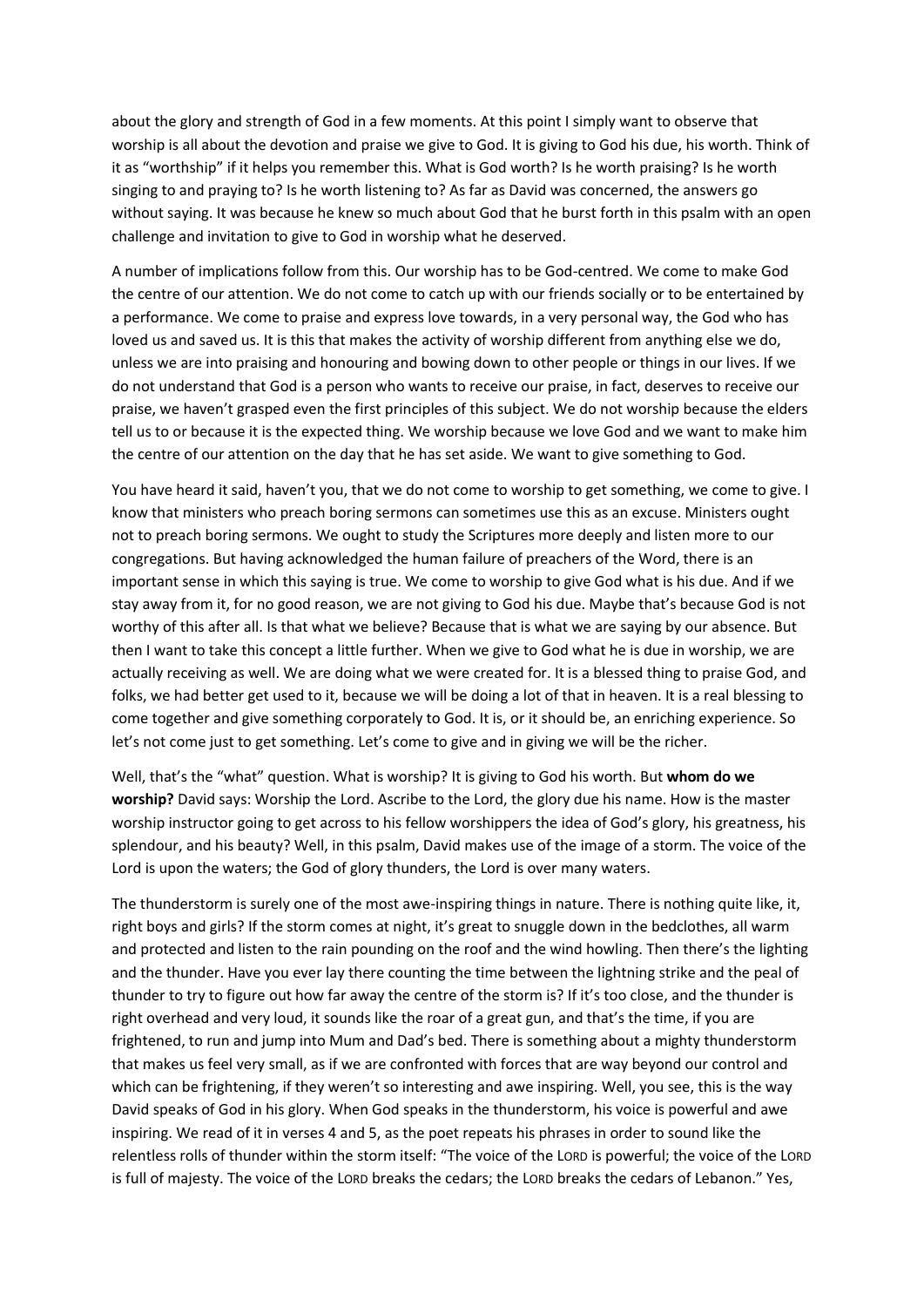this mighty storm makes the whole of nature sit up and take notice, from the great cedars of Lebanon to the hills of Sirion. The lightning flashes and the sound of the thunder shakes the desert wilderness and makes the flighty deer drop their young prematurely. The forests are stripped bare by the greatness of the Lord's voice and everything in his temple says: "Glory!" Yes, that's it. God is glorious. There is nothing else for it. We have to stand back in wonder at his greatness even as we are filled with awe at the power of the thunderstorm. This is the voice of God.

You see, brothers and sisters, what David is doing? He is seeing in nature the wonder and glory and majesty of the God whom he is praising. With all our modern technology and our scientific understanding, we tend to see nature in strictly biological or physical terms. If there are forces at work, we want to analyse those forces, and understand them in terms of cause and effect. But can we look at a mighty storm and hear in the thunder and the lightning the majestic voice of the Creator? Can we look at a flower in its intricacy and loveliness and see the beauty of the God who made it reflected there in the thing that came from his mind and heart? Can we look at the stars and feel something of the vastness and the depth of the God who knows them all by name? Sometimes I think that our fathers who knew less about the so-called physical laws of the universe knew more about God and they knew how to praise him with the praise that was his due. And I fear that we may well be the spiritually weaker by comparison.

Yes, and while we are on this "who" question, we need to learn to see ourselves in relation to God and humble ourselves for who we are. The psalm is a challenge in verse 1, to the "sons of the mighty" (NASB) literally, sons of God. Some think that's a reference to angels, but I think with others that it is a reference to human leaders, who liked to think of themselves as being people of importance, people who would wield great power in the earth. But David has news for them: He says look at you. You think you are so great, but which of you is greater than the thunderstorm? Yet in the storm you hear the voice of God and feel just something of his power and his majesty. And therefore you should tremble in your arrogance and your self-importance.

Brothers and sisters, just who are we in relation to God? We are nothing. And it's high time we reworked that word awesome and took it away from everyday events like trips away or movies on TV and returned it to its proper owner. It is God who is awesome and we are immensely privileged to come into his presence. Let him fill you with wonder. Let him reveal himself to you in his greatness. The more you come to know him, the more you will feel your own inadequacy, the more you will laugh at yourself and your opinions and the more you will want to make him the object of your worship and praise.

It's time to move on. We come to the third point, which is the "how" question: **How do we worship?** In verse 2 David says: Worship the Lord in holy array. Literally, he says: Worship the Lord in the adornment or the garment of holiness. Now there is some discussion as to what he meant by this expression. Some have thought that means we should praise God for his holiness, and have translated the verse accordingly. But I tend to think with others that there is something more profound here. David is speaking rather about the way we worship God, the attitude we should have in our worship, and when he speaks of the garment of holiness, he is not speaking of clothing or vestments or other such paraphernalia. He is speaking of the holiness and the reverence that should be present in our hearts and shown in our attitude when we come into the presence of this awesome God. Remember what the Lord said to Moses? Take off your shoes, Moses, because you are on holy ground. What was it that Isaiah said when he beheld the Lord seated on his throne and the angelic beings said "holy, holy, holy is the Lord of hosts, the whole earth is full of his glory?" He said precisely what you and I would say in similar circumstances: "Woe is me, for I am ruined, for I am a man of unclean lips." You see, brothers and sisters,